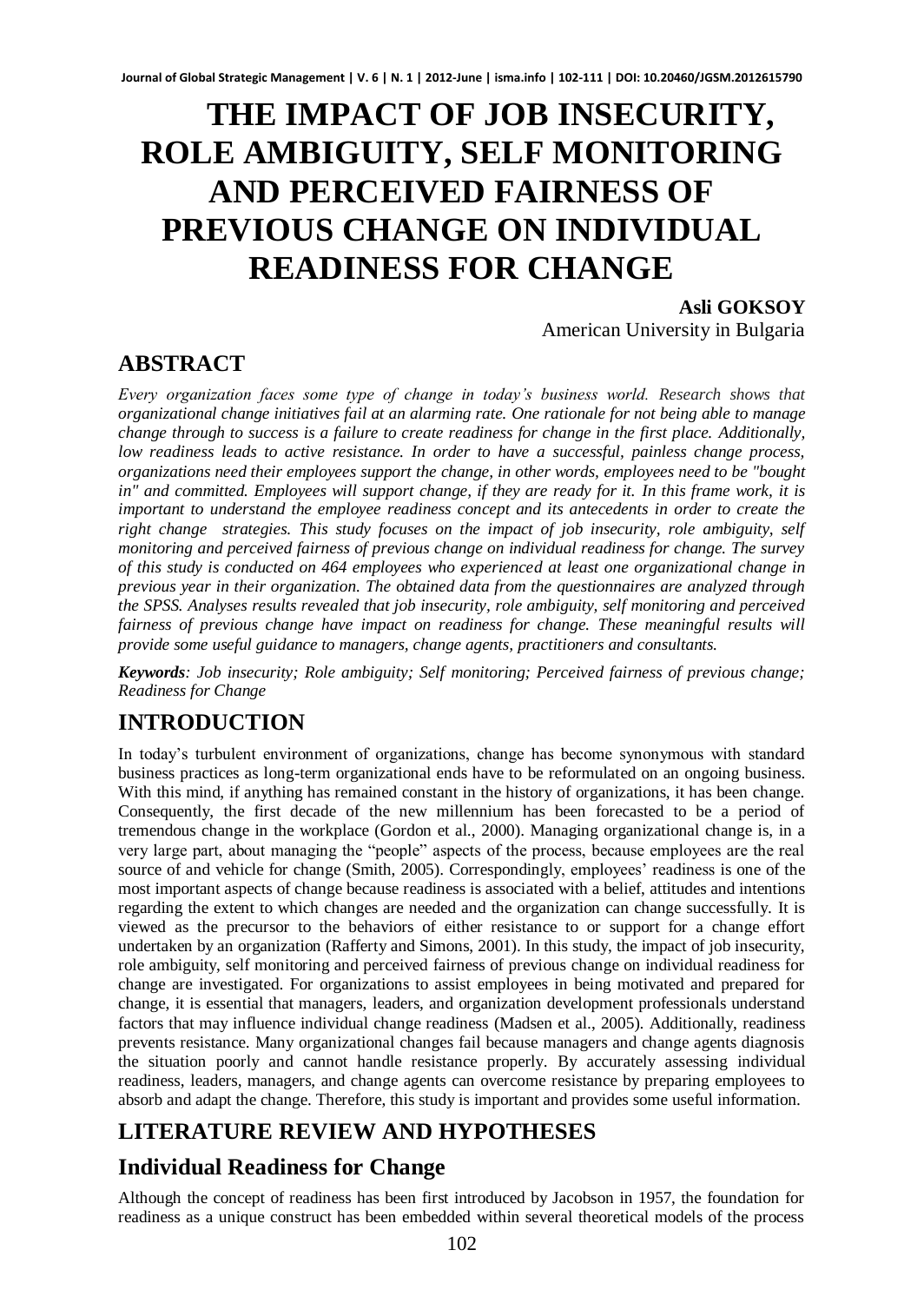through which change unfolds. Readiness for organizational change refers to individuals' beliefs, attitudes and intentions regarding the extent to which changes are needed and the organization's capacity to successfully undertake those changes (Armenakis et al., 1993). Readiness for change begins with an individual's perception of the benefits of change (Prochaska et al., 1994) the risks of failing to change (Spector, 1989) or the demands of externally imposed changes (Pettigrew, 1987). Holt and colleagues (2007) defined change readiness as a "comprehensive attitude that is influenced simultaneously by the content (i.e., what is being changed), the process (i.e., how the change is being implemented), the context (i.e., circumstances under which the change is occurring), and the individuals (i.e., characteristics of those being asked to change) involved" (Holt et al., 2007).

Readiness may vary due to changing external or internal circumstances, the type of change being introduced, or the characteristics of potential adopters and change agents (Backer, 1995). There are many individual factors [e.g. age, education, gender (Noe et al., 1997), and self-efficacy (Eby et al., 2000)], and organizational factors [e.g. trust in leadership and peers, flexible policies and procedures (Rafferty and Simons, 2006)] that can affect the level of individual readiness.

Organizational psychologists agree that change readiness is an important element for successful organizational change (Sokol, 1997). If employees do not believe that change is needed, or if they feel the organization will not be able to change then change initiatives may fail (Cunningham et al., 2002). Individual readiness to change is also frequently studied within the context of resistance to change, because when readiness for change exists, the organization is primed to embrace change and resistance is reduced. If organizational members are not ready, the change may be rejected, and organizational members may engage in negative reactions such as sabotage, absenteeism and output restriction. In conclusion, one important factor influencing the successful implementation of systemwide change is initial readiness of those involved individually and collectively (Holt et al., 2009) and readiness for change is the cognitive precursor to resistance for change and thus, it has most often been invoked along with prescriptions such as education, communication, involvement and support for reducing resistance (Armenakis et al., 1993). That is, these prescriptions have been shown to effectively reduce resistance by first creating readiness to change (Kotter and Schlesinger, 1979).

#### **Job Insecurity**

Job insecurity is defined as the threat of job loss or job uncertainty (De Witte, 1999). Greenhalgh and Rosenblatt (1984) explains it as "perceived powerlessness to maintain desired continuity in a threatened job situation". Increasing global competition, the rise of outsourcing, cost-cutting pressures, and the implementation of lean production environments are but a few of the factors that have led to widespread corporate layoffs, workplace restructuring, and a heavier reliance on the contingent workforce. Due to these phenomena, specifically, employees of the new millennium must contend with the reality of mounting job insecurity and the ever-present potential for unemployment and redundancy (Probst and Strand, 2010).

Change represent something new, in other words change means moving from status quo to a new direction. This movement can cause fear, fear of unknown and unclearness, also sometimes danger. When change is introduced, people feel a loss of control (Evans, 2001), change initiative imply a loss of the security that goes with a specific job. Especially in the last decade, in order to cope with increased economic pressure, organizations in many industrialized countries have engaged in restructuring, mergers, acquisitions, and 'right-sizing' programmes (Hirsch and De Soucey, 2006) that are accompanied by a workforce reduction and a more flexible use of labour (e.g. part-time or temporary jobs). As a consequence, an increasing number of employees feel insecure about the future existence of their jobs (Burchell, 2002). On the top of this reality, organizational changes have produced evidence that employers no longer promise job security and long term employment, not even to its loyal employees (Witten, 1989). For example, when managers decide to restructure, organizational changes usually include workers losing their jobs (Petzall et al., 2000). In conclusion, if employees feel job insecurity, they will not feel ready for change as they will not be motivated, not welcome the idea of change with excitement and clearly define the change as a treat for themselves. Therefore;

*H1: Job insecurity will have a negative impact on individual readiness for change.*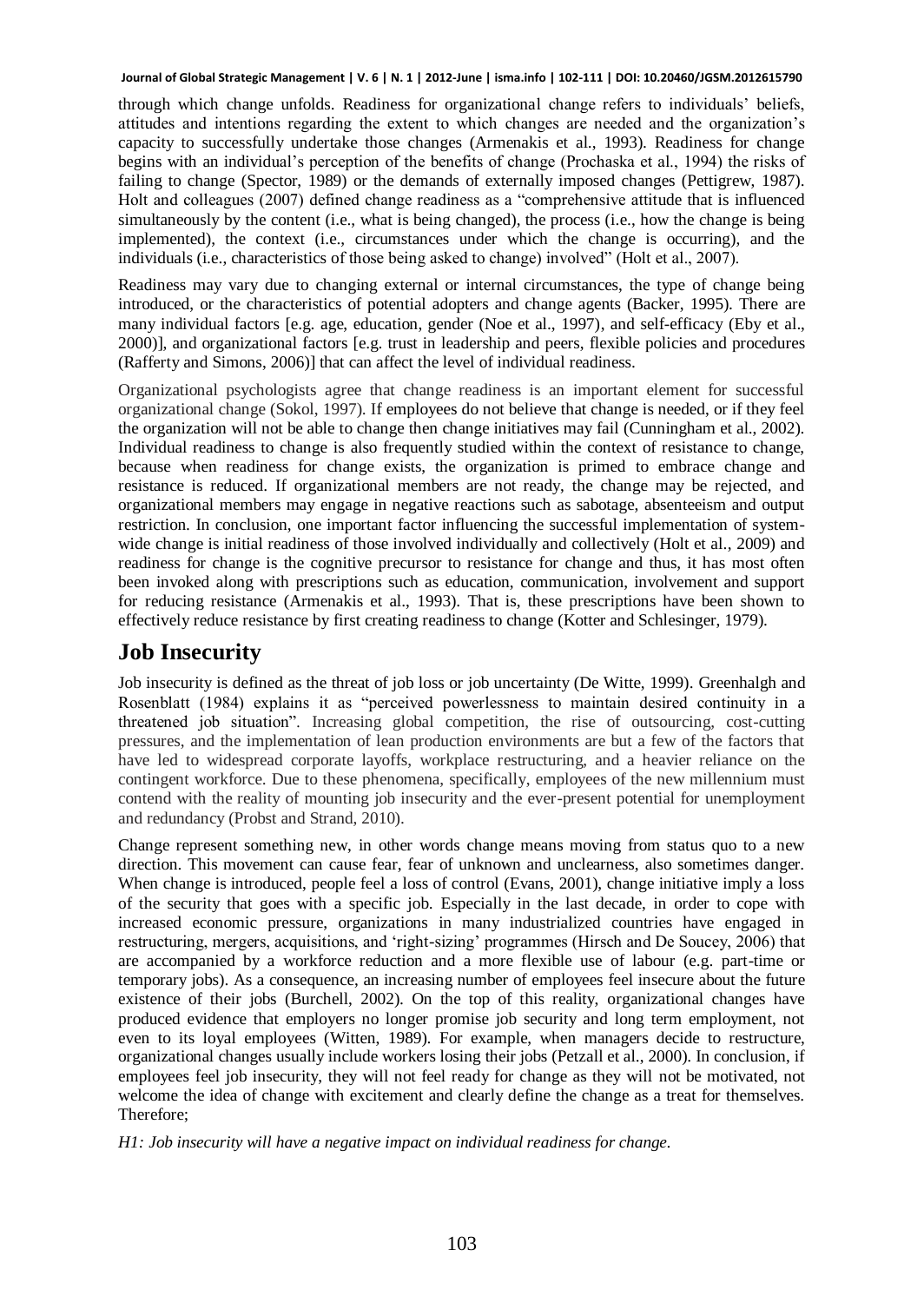# **Self Monitoring**

The self-monitoring, as a general personality construct has been addressed extensively by Synder (1987) and Lennox and Wolfe (1984), who have linked the tendency to alter one's behavior based on situational cues in the environment to such skills as sensitivity to social cues, appropriate emotional expression and self-control. High self monitors continually scan the social climate around them and adapt their behavior so that it is appropriate to the situation. Consequently, high self monitors are motivated to engage in those behaviors that will help them be accepted and/or gain status (Gangestad and Snyder, 2000).

Organizational changes are mostly defined as unfamiliar and uncertain times for employees. Members look to one another for clues regarding the meaning of events and circumstances facing the organization as a whole (Armenakis et al., 1993). High self monitors are willingness to adapt and modify self-presentation and behavior to fit a social situation (Snyder and Copeland, 1989). In contrast, low self-monitors find it difficult to distinguish their feelings and reactions and cannot adapt quickly to situations. Therefore, high self monitors will collect more clues in a shorter time frame, analyze them quickly and accept them the new situation faster. Additionally, faced with a social situation, high self-monitors ask: 'Who does this situation want me to be and how can I be that person (Snyder, 1979). Consequently, they will feel readier than low self monitoring employees. Therefore;

*H2: High self monitoring will have a positive impact on individual readiness for change.* 

# **Role Ambiguity**

According to role theory, role ambiguity refers to the lack of specificity and predictability for an employee's job or role functions and responsibility and the single or multiple roles that confront the role incumbent, which may not be clearly articulated in terms of expectations, priorities, behaviors or performance levels (Kahn et al., 1964). Peterson and his colleagues (1995) expand the definition of role ambiguity to include uncertainty about what actions to take to fulfill a role. Forte and his colleagues (2000) claim that role ambiguity may result from changes to the external environment and the subsequent reactions that impact organizational form or structure.

The lack of clarity resulting from ambiguity creates feelings of threat and resentment toward the change and fear of the unknown. Bedian and Armenakis (1981) have established a causal relationship between role ambiguity and increased tension, frustration, and anxiety. Role ambiguity may occur when the expectations applicable to the old organization have not been replaced by clear expectations set by the new organization. In addition to experiencing uncertainty over the nature of present and future job roles, employees may perceive change as a major source of threat to their roles in organization. Under these circumstances, employees will not hold positive views about the need for change and will not believe change is likely to have a positive implication for them. Therefore,

*H3: Role ambiguity will have a negative impact on individual readiness for change.* 

# **Perceived Fairness Of Previous Change**

In organizational justice theory, perceptions of fairness in organizations are explained by categorizing employees' views and feelings about their treatment and that of others within the organization (Greenberg, 1987). Fairness of change processes have included practices such as providing advanced notice of changes and showing respect for the affected individuals (Brockner et al., 1994), being open to and considerate of participants' concerns (Korsgaard et al., 1995) and providing the opportunity to express one's views that can affect ultimate outcomes (Folger, 1977). The way in which individuals are treated during a period of change has been found to affect their perceptions about the fairness of the process (Folger and Cropanzano, 1998). Prior experience has been found to be an important determinant of behavior (Bagozzi, 1981). Ericksson's study (2004) found that historical memory of past change efforts directly impacted employees' emotions during current organizational change plans. The past change programs had left sediment in the minds of the employees that manifested itself as general fatigue and lethargy. Specifically, it has been suggested that knowledge gained from past behavior will help to shape intention (Fishbein and Ajzen, 1975), in part, because experience makes knowledge more accessible in memory (Fazio and Zanna, 1978) and also because past experience may make low probability events more salient, ensuring that they are accounted for in the formation of intentions (Ajzen and Fishbein, 1980). If employees perceived fairness in previous change processes, they will trust the managers' decisions about change; have less fear and concerns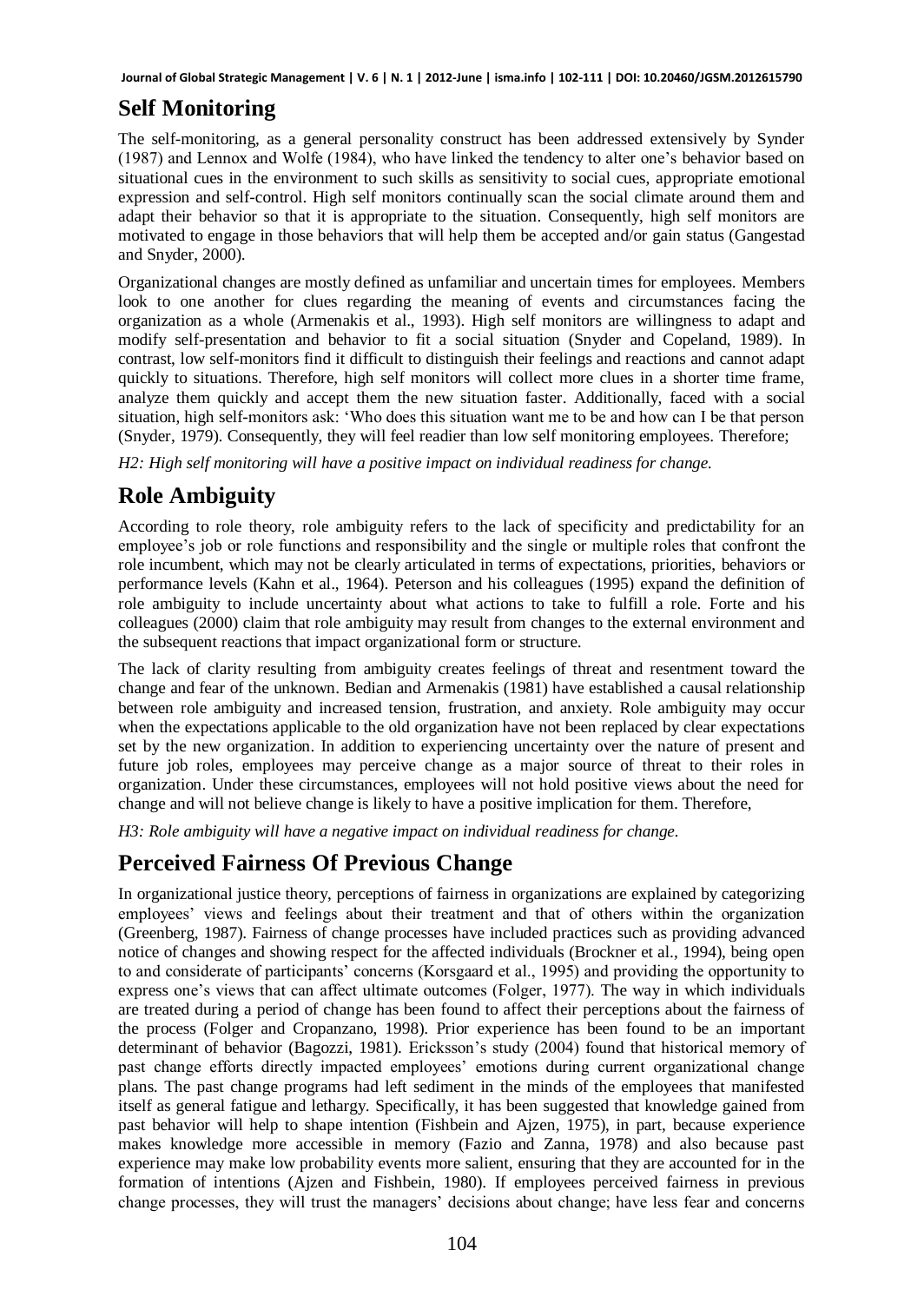about change and consequently be more ready. Based on the literature review, below hypothesis is proposed:

*H4: Perceived fairness of previous change will have a positive impact on individual readiness for change.* 

#### **METHODOLOGY**

#### **Research Goal**

In this survey the main aim is to identify the impact of different variables on individual readiness for change. To test the propositions, a questionnaire was conducted.

#### **Sample and Data Collection**

With convenience sampling method, participants completed the study's instruments on a voluntary basis. The primary data in this study were collected via email. Most of the time the electronic surveys were filled out and sent back to the researcher in a day. Two weeks after the initial emailing, a second follow-up mailing was made to those who had not responded.

The sample of this study included 464 white collar employees [250 female (54%) and 214 male (46%)]. In terms of their education levels, 20% of the participants (N=93) were high school graduates, 42% (N=195) had a bachelor's degree, 24% (N=111) had a master's degree and 14% (N=65) had a PhD degree. 60% of the participants (N=278) had managerial duties, whereas 40% (N=186) did not have a managerial duty basically working at the clerical level. The participants were working full time in private and public organizations in a wide range of industry sectors including education  $(N=133)$ , banking and finance (N=40), transportation (N=35), automotive (N=27). 68% (N=316) of the participants has a length of employment in their current organization up to 10 years and 23% ( $N=107$ ) has 10 to 20 years at their current job.  $42\%$  (N=195) has a tenure up to 10 years, whereas 38% (176) of them has 10 to 20 years in work life. The participants were faced with one or more type of organizational changes in their current organizations over the last one year. 72% of the participants  $(N=334)$  experienced only one type of change, on the other hand, 28%  $(N=130)$  experienced more than one type of change in their current job in the previous year. Most of the organizations (43%, N=200) were moderately bureaucratic. Data were analyzed through the SPSS statistical packet program and four proposed relations were tested through regression analyses.

#### **Analyses and Results**

This study used 6-point Force Choice Scale illustrated as: 1= Completely Disagree; 2= Moderately Disagree; 3= Slightly Disagree; 4= Fairly Agree; 5= Mostly Agree; 6= Completely Agree for self monitoring, fairness of previous change and role ambiguity and 1=Never; 2=Scarcely; 3=Rarely; 4=Sometimes; 5=Most of the Time; 6=Always; for individual readiness for change and job insecurity. To measure self monitoring, 13-item scale of Lennox and Wolfe (1984) is used. It has four dimensions (ability to modify self-presentation; sensitivity to expressive behavior; cross-situation variability and attention to social comparison). Perceived fairness of previous change scale is adopted from Daly and Geyer (1994) which is consist of five questions. Role ambiguity was measured by using 6-item scale developed by Rizzo, House and Lirtzman (1970). To measure job insecurity, 5-item scale of Ashford, Lee and Bobko's (1989) is used. Individual readiness for change was Hanpachern's 14-item scale which was slightly altered by Madsen, Miller and John (2005) to make the items clear for participants.

In order to determine the factor structures of variables, the principal components analysis, method of factor analysis with Varimax rotation was used. Each step was conducted on one- item- a time basis by discarding any item with a factor loading of less than .50, or which loaded to more than one factor with a .10 or less difference, or that singly loaded on a factor. Those factors with Eigenvalues of 1.00 or more were taken into consideration in total variance explained. Those items with more than one factor loading (self monitoring) can be seen on the Table 1. The internal consistencies of the scales were calculated by Cronbach's Alpha and the factors with Alpha values of .70 were considered to have sufficient reliability (Table 2). Table 3, 4, 5 and 6 show the results of regression analyses.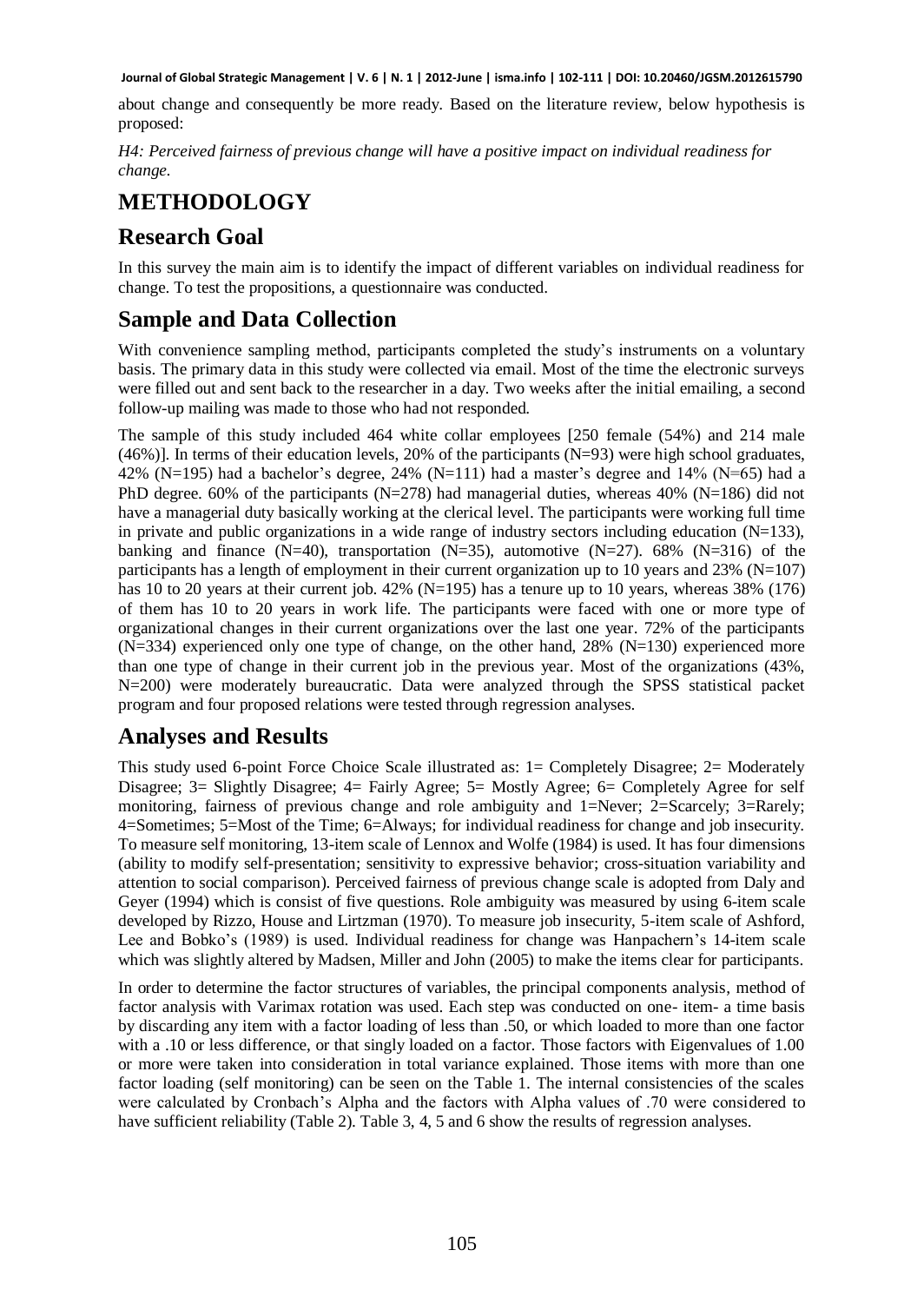| <b>SELF MONITORING FACTORS</b> |                                                                  | Factor<br>variance % | Factor<br>Loading | Cronbach<br>Alfa |
|--------------------------------|------------------------------------------------------------------|----------------------|-------------------|------------------|
|                                | <b>Factor 1: Sensitivity to expression variability</b>           | 44,338               |                   | ,882             |
| 10                             | My powers of intuition are quite good when it comes to           |                      | ,835              |                  |
|                                | understanding others' emotions and motives                       |                      |                   |                  |
| 9                              | In conversations, I am sensitive to even the slightest change    |                      | ,823              |                  |
|                                | in the facial expression of the person I'm conversing with       |                      |                   |                  |
| 8                              | I am often able to read people's true emotions correctly         |                      | ,819              |                  |
|                                | through their eyes                                               |                      |                   |                  |
| 12                             | I can usually tell when I've said something inappropriate        |                      | ,750              |                  |
|                                | by reading it in the listener's eyes                             |                      |                   |                  |
| 13                             | If someone is lying to me, I usually know it at once from        |                      | ,719              |                  |
|                                | that person's matter of expression                               |                      |                   |                  |
| 11                             | I can usually tell when others consider a joke to be in bad      |                      | ,684              |                  |
|                                | taste, even though they may laugh convincingly                   |                      |                   |                  |
|                                | Factor 2: Ability to modify self presentation                    |                      |                   | ,827             |
| 3                              | When I feel that the image I am portraying isn't working, I      |                      | ,831              |                  |
|                                | can readily change it to something that does                     |                      |                   |                  |
| $\overline{c}$                 | I have the ability to control the way I come across to           |                      | ,828              |                  |
|                                | people, depending on the impression I wish to give them          |                      |                   |                  |
| $\mathbf{1}$                   | In social situations, I have the ability to later my behavior if |                      | ,762              |                  |
|                                | I feel that something else is called for                         |                      |                   |                  |
| 5                              | I have found that I can adjust my behavior to meet the           |                      | ,685              |                  |
|                                | requirements of any situation I find myself in                   |                      |                   |                  |
| $\tau$                         | Once I know what the situation calls for, it's easy for me to    |                      | ,606              |                  |
|                                | regulate my actions accordingly                                  |                      |                   |                  |
|                                | KMO: 0,881                                                       |                      |                   |                  |
|                                | p: ,000 (Bartlett's Test)                                        |                      |                   |                  |
|                                | <b>Total Variance Explained</b>                                  |                      |                   |                  |
|                                |                                                                  |                      |                   |                  |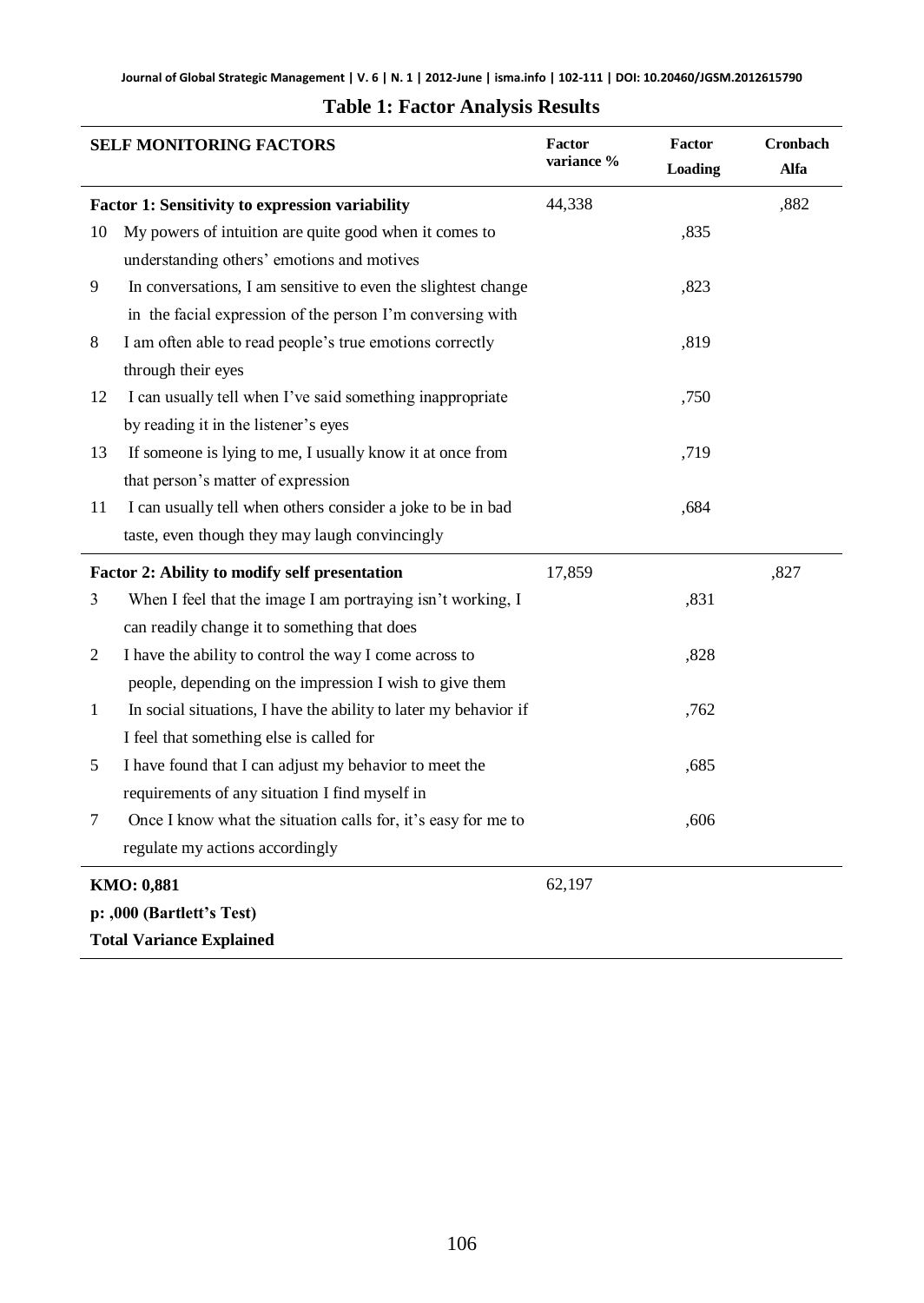| Concepts                           | Number of<br>Items | Scale<br>Format | Cronbach<br>Alpha |
|------------------------------------|--------------------|-----------------|-------------------|
| Self Monitoring Factor 1           | 6                  | <b>LRFa</b>     | 0,882             |
| Self Monitoring Factor 2           | 5                  | <b>LRFa</b>     | 0,827             |
| Role Ambiguity                     | $\overline{4}$     | <b>LRFa</b>     | 0,893             |
| Job Insecurity                     | $\overline{4}$     | <b>LRFa</b>     | 0,886             |
| <b>Fairness of Previous Change</b> | 3                  | <b>LRFa</b>     | 0,743             |
| Individual Readiness for Change    | 12                 | <b>LRFa</b>     | 0.879             |

#### **able 2: Cronbach Alpha of Scales**

In order to test Hypothesis 1; a regression analysis was conducted to examine the impact of job insecurity on individual readiness for change. Job insecurity has a negative impact on readiness for change (β= -,161; p=,001) (Table 3).

#### **Table 3. Regression Analysis Results of Job Insecurity on Individual Readiness for Change**

| Independent Variable | Adjusted<br>$\mathbf{R}^2$ |        |      |         | m     |      |
|----------------------|----------------------------|--------|------|---------|-------|------|
| Job Insecurity       | .024                       | 11,137 | .001 | $-.161$ | 3,337 | .001 |

In order to test Hypothesis 2; a regression analysis was conducted to examine the impact of self monitoring on individual readiness for change. Self monitoring has a positive impact on readiness for change (β=,230; p=,000) (Table 4).

#### **Table 4. Regression Analysis Results of Self Monitoring on Individual Readiness for Change**

| Independent Variable | Adjusted<br>$R^2$ |        |      |      | Ē     |      |
|----------------------|-------------------|--------|------|------|-------|------|
| Self Monitoring      | .051              | 22,242 | ,000 | ,230 | 4.716 | 000, |

In order to test Hypothesis 3; a regression analysis was conducted to examine the impact of role ambiguity on individual readiness for change. Role ambiguity has a negative impact on readiness ( $\beta$ = -,191; p=,000) (Table 5).

#### **Table 5. Regression Analysis Results of Role Ambiguity on Individual Readiness for Change**

| Independent Variable | Adjusted<br>$\mathbf{D}^2$ |        |      |         |       |      |
|----------------------|----------------------------|--------|------|---------|-------|------|
| Role Ambiguity       | 0.34                       | 15.969 | 000, | $-.191$ | 3,996 | ,000 |

In order to test Hypothesis 4; a regression analysis was conducted to examine the impact of perceived fairness of previous change on individual readiness for change. Perceived fairness of previous change has a positive impact on readiness ( $\beta =$ ,810; p=,000) (Table 6).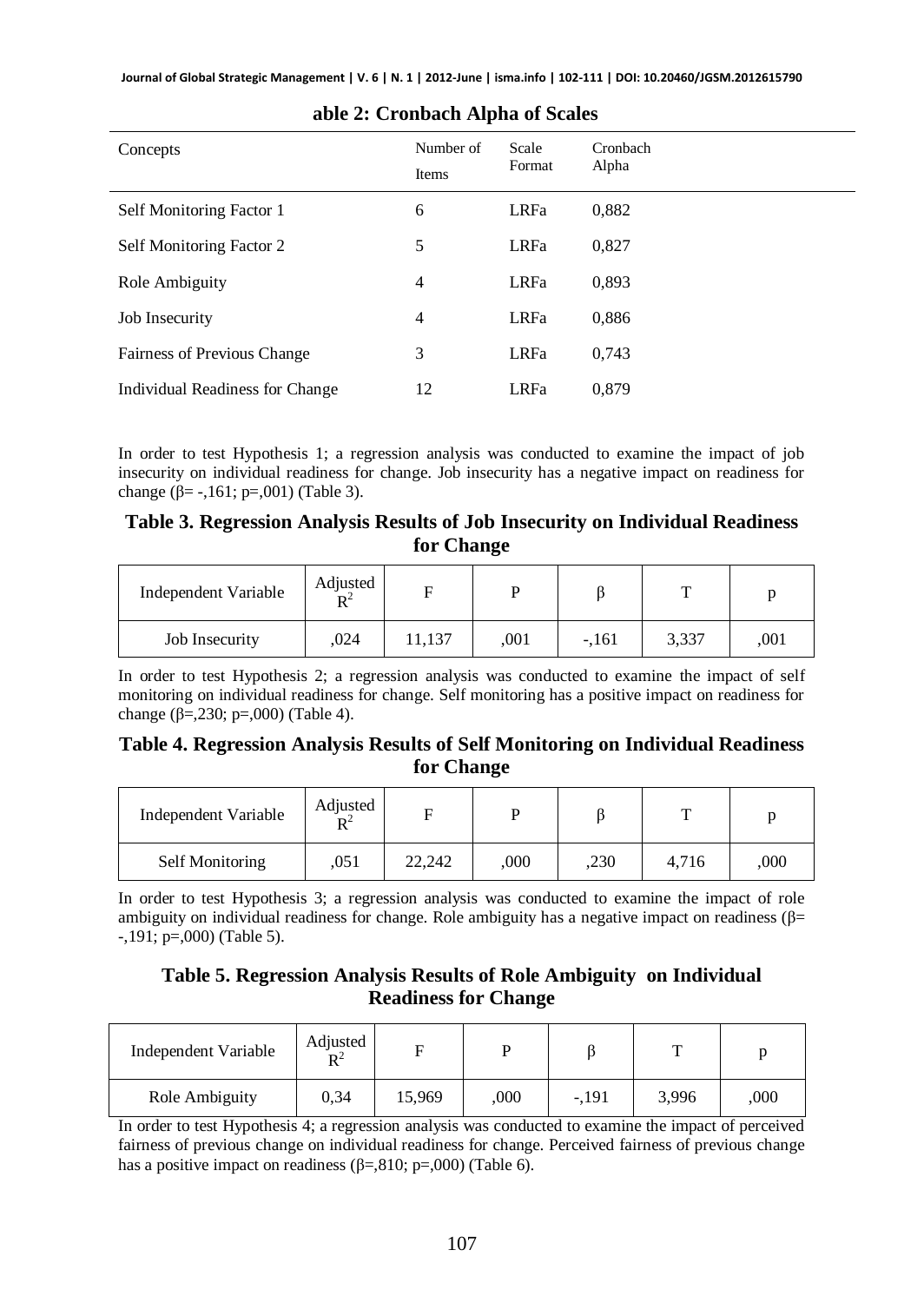#### **Table 6. Regression Analysis Results of Perceived Fairness of Previous Change on Individual Readiness for change**

| Independent Variable                     | Adjusted<br>$\mathbf{D}^2$ | F       |      |      |        | P    |
|------------------------------------------|----------------------------|---------|------|------|--------|------|
| Perceived Fairness of<br>Previous Change | .655                       | 811,794 | ,000 | .810 | 28,492 | .000 |

# **CONCLUSION**

In this study four hypotheses were tested in order to see the impact of job insecurity, role ambiguity, self monitoring and perceived fairness of previous change on individual readiness for change consecutively. All hypotheses were fully supported. The analyses showed that job insecurity and role ambiguity have negative impact on individual readiness for change. Additionally, self monitoring and perceived fairness of previous change have positive impact on individual readiness for change. These findings are consistent with the literature on organizational change. Among all variables, the most striking result was the impact of perceived fairness of previous change. Fairness has always been a cornerstone in management and an essential variable in organizational behavior. This study confirms that perceived fairness of previous change is an important factor that affects individual readiness for change and points out that managers, change agents and consultants should give special attention to this concept in their organizations.

Kotter (1995) suggested that the core issues of organizational changes are not concerned with strategies, structures, cultures or systems, but with how to alter people's behavior. Whether organizational changes could be smoothly promoted or materialized usually depended on the psychological reaction of employees and their process of adaptive behavior. Within this process, the employees' readiness toward organizational changes is especially important (Malone, 2001).

In most studies, individual readiness for change has always been found as a strong antecedent for resistance to change; therefore, it is worthwhile to search this topic especially in our decade, as many organizations invest tremendous resources for change and face many risks for success. From this point of view, this study is both important and timely, because the results of this study intend to provide guidance to managers and change agents by drawing attention to personal and organizational constructs that affect individual readiness for change. As a result, managers can better understand the complexities of employee behavior related to readiness. Knowing employees' readiness for organizational change and their consequences will help change initiators form, adapt and choose from a pool of possible management strategy alternatives in a way to maximize their employees' readiness for change, while minimizing the negative effects of it. Finally, a positive consequence of this research study is the source it can provide for future research hypothesis.

As with all research, there are some potential limitations with respect to this study. The major limitations associated with this research are sampling issues*.* As surveys are self-reports, they especially reflects certain amount of individual concerns and hold backs about true feelings and thoughts about certain variables such job insecurity and readiness for change. The tenure/ level of job experience of the respondents could possibly affect the responses and in this study, it was not measured. In addition, we must also consider limitations of survey type which was mail survey in this study. Although one of the most common approaches used to study psychological and behavioral variables, it is often criticized as being unreliable.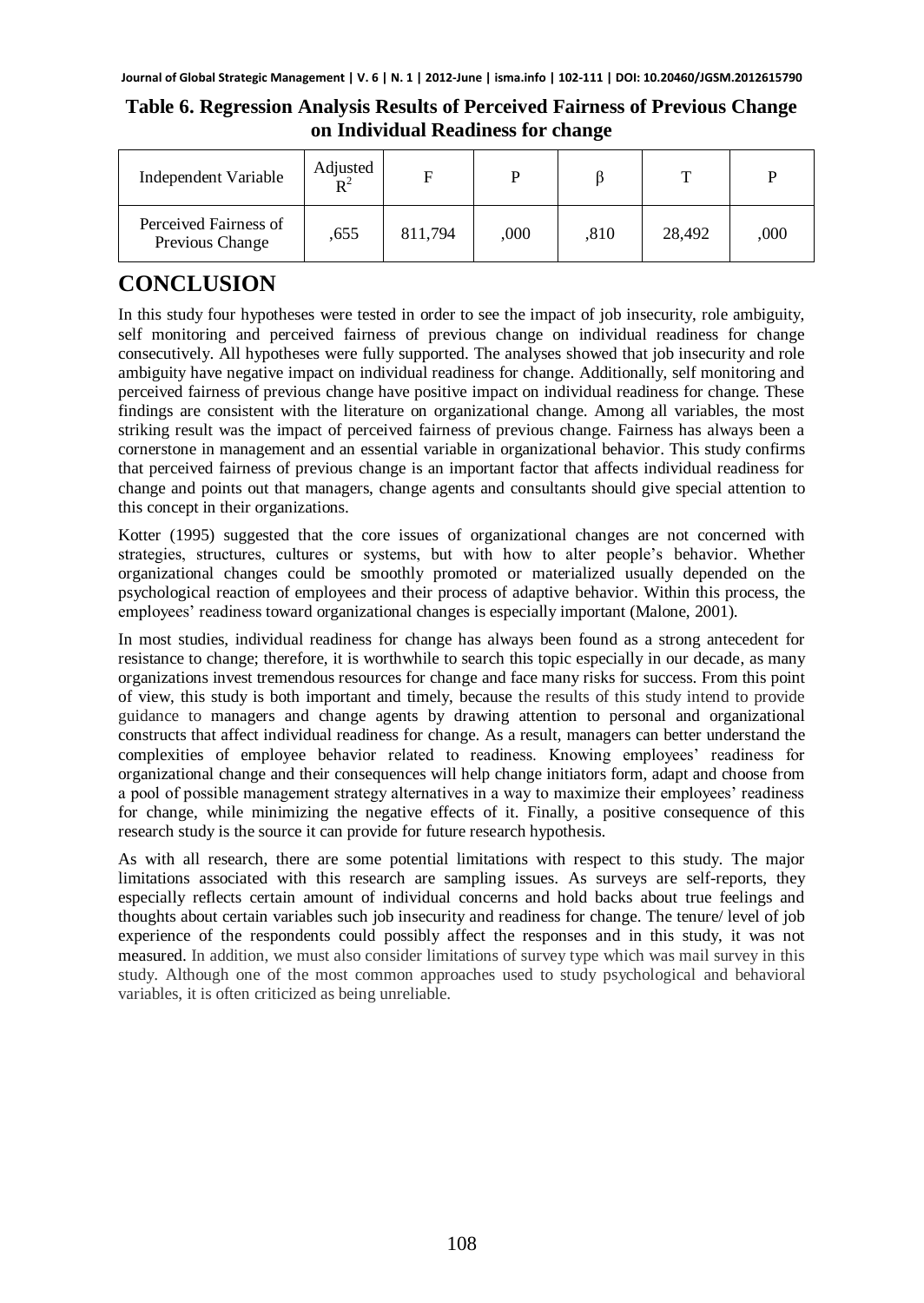#### **REFERENCES**

Ajzen, I. and Fishbein, M. (1980), Understanding Attitudes and Predicting Social Behavior, Englewood Cliffs, NJ:Prentice Hall.

Armenakis, A. A., Harris, S. G. and Mossholder, K. W. (1993), Creating Readiness for Organizational Change, Human Relations, 46 (6), pp. 681– 703.

Ashford, S. J., Lee, C. and Bobko, P. (1989), Content, Causes and Consequences of Job Insecurity: a Theory-Based Measure and Substantive Test*,* Academy of Management Journal, 32 (4), pp. 803-829.

Backer, T. E. (1995), Assessing and Enhancing Readiness for Change: Implications for Technology Transfer, in T. E. Backer, S. L. David and G. Soucy (Eds.), Reviewing the Behavioral Science Knowledge Base on Technology Transfer, 21-41, Rokville, MD: National Institute on Drug Abuse.

Bagozzi, R. P. (1981), Attitudes, Intentions, and Behaviour: a Test of Some Key Hypotheses, Journal of Personality and Social Psychology, 41 (4), pp. 607-627.

Bedian, A. G. and Armenakis, A. A. (1981), a Path-Analytic Study of the Consequences of Role Conflict and Ambiguity, Academy of Management Journal, 24*,* pp. 417-424.

Brockner, J., Konovsky, M., Cooper-Schneider, R., Folger, R., Martin, C. and Bies, R. J. (1994), Interactive Effects of Procedural Justice and Outcome Negativity on Victims and Survivors of Job Loss, Academy of Management Journal, 37, pp. 397-409.

Burchell, B. (2002), the Prevalence and Redistribution of Job Insecurity and Work Intensification, in B. Burchell, D. Ladipo and F. Wilkinson (Eds.), Job Insecurity and Work Intensification (pp. 61–76), London: Routledge.

Cunningham, C. E., Woodward, C. A., Shannon, H. R. and MacIntosh, J. (2002), Readiness for Organizational Change: a Longitudinal Study of Workplace, Psychological and Behavioural Correlates, Journal of Occupational and Organizational Psychology, 75, pp. 377-392.

Daly, J. P. and Geyer, P. D. (1994), The Role of Fairness in Implementing Large-Scale Change: Employee Evaluations of Process and Outcome in Seven Facility Relocations, Journal of Organizational Behavior, 15, pp. 623-638.

De Witte, H. (1999), Job Insecurity and Psychological Well-Being: Review of the Literature and Exploration of Some Unresolved Issues, European Journal of Work and Organizational Psychology, 8, pp. 155-179.

Eby, L. T., Adams, D. M. Russell, J. E. A. and Gaby, S. H. (2000), Perceptions of Organizational Readiness for Change: Factors Related to Employees Reactions to the Implementation of Team-Based Selling, Human Relations, 53 (3), pp. 419–442.

Ericsson, K. A. (2004), Deliberate Practice and the Acquisition and Maintenance of Expert Performance in Medicine and Related Domains, Academic Medicine, 79, pp. 70-81*.*

Evans, E. A. (2001), Executive Commentary, Academy of Management Executive, 15 (4), pp. 94- 95.

Fazio, R. H., and Zanna, M. P. (1978), Attitudinal Qualities Relating to the Strength of the Attitude-Behavior Relationship, Journal of Social Experimental Psychology, 14, pp. 398–408.

Fishbein, M. and I. Ajzen. (1975), Belief, Attitude, Intention, and Behavior: an Introduction to Theory and Research, Reading, MA: Addison Wesley.

Folger, R. and R. Cropanzano. (1998), Organizational Justice and Human Resource Management, Thousand Oaks, CA: Sage.

Folger, R. (1977), Distributive and Procedural Justice: Combined Impact of Voice and Improvement on Experienced Inequity, Journal of Personality and Social Psychology, 35, pp. 108-119.

Forte, M., Hoffman, J. J. Lamont, B. T. and Brockmann, E. N. (2000), Organizational Form and Environment: an Analysis of Between-Form and Within-Form Responses to Environmental Change, Strategic Management Journal, 21, pp. 753-773.

Gangestad, S. W. and Snyder, M. (2000), Self-monitoring: Appraisal and Reappraisal, Psychological Bulletin, 126 (4)*,* pp. 530-555.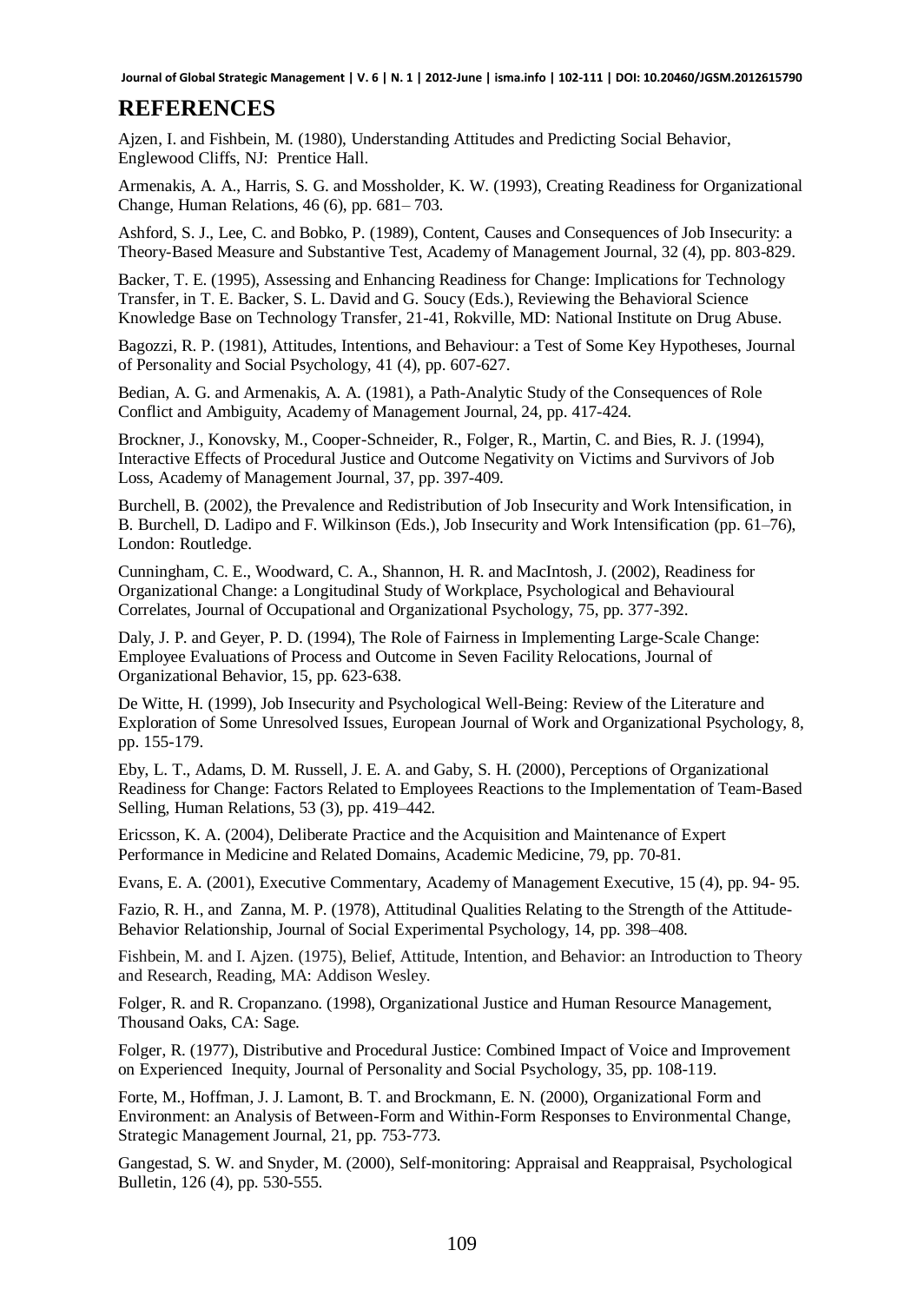Gordon, S. S., W. H. Stewart, Jr., Sweo, R. and Luker, W A. (2000). Convergence versus Strategic Reorientation: the Antecedents of Fast-Paced Organizational Change, Journal of Management, 26 (5), pp. 911-945.

Greenberg, J. (1987), a Taxonomy of Organizational Justice Theories, Academy of Management Review, 12 (1), pp. 9-22.

Greenhalgh, L. and Rosenblatt, Z.( 1984), Job Insecurity: Towards Conceptual Clarity, Academy of Management Review, 9, 438–448.

Hirsch, P. M. and De Soucey, M. (2006). Organizational Restructuring and its Consequences: Rhetorical and Structural, Annual Review of Sociology, 32, pp. 171–189.

Holt, D. T., Helfrich, C. D., Hall, C. G. and Weiner, B. J. (2009), Are You Ready? How Health Professionals Can Comprehensively Conceptualize Readiness for Change, Journal of General Internal Medicine, 25(Suppl 1), pp.50–55.

Holt, D. T., Armenakis, A. A., Field, H. S. and Harris, S.G. (2007), Readiness for Organizational Change: the Systematic Development of a Scale, The Journal of Applied Behavioral Science, 43, pp. 232–255.

Kahn, R., Wolfe, D., Quinn, R., Snoek, J. and Rosenthal, R. (1964), Organizational Stress: Studies in Role Conflict and Ambiguity, New York, Wiley.

Korsgaard, M. A., Schweiger, D. M. and Sapienza, H. J. (1995), Building Commitment, Attachment, and Trust in Top Management Teams: the Role of Procedural Justice, Academy of Management Journal, 38, pp. 60–84.

Kotter, J. P. (1995), Leading Change: Why Transformation Efforts Fail, Harvard Business Review, 73 (2), pp. 59-67.

Kotter, J. P. and Schlesinger, L. (1979), Choosing Strategies for Change, Harvard Business Review, 57(2), pp. 106-114.

Lennox, R. D. and Wolfe, R. N. (1984), Revision of the Self-Monitoring Scale, Journal of Personality and Social Psychology, 46 (6), pp. 1349-1364.

Madsen, S. R., Miller, D. and John, C. R. (2005), Readiness for Organizational Change: Do Organizational Commitment and Social Relationships in the Workplace Make a Difference? Human Resource Development Quarterly, 16, pp. 213-233.

Noe, R. A., Wilk, S. L., Mullen, E. J. and Wanek, J. E. (1997), Employee Development: Construct Validation Issues, in J. K. Ford, S. W. J.Kozlowski, K. Kraiger, E. Salas and M. S. Teachout (Eds.), Improving Training Effectiveness in Work Organizations, pp. 153-192, Mahwah, NJ: LEA.

Peterson, M. F., Smith, P. B., Akande, A., Ayestaran, S., Bochner, S. and Callan, V. (1995), Role Conflict, Ambiguity and Overload: a 21-Nation Study, Academy of Management Journal. 38, pp. 429- 45.

Pettigrew, A. (1987), Context and Action in Transforming the Firm, Journal of Management Studies, 24, pp. 649-670.

Petzall, B. J., Parker, G. E. and Stoeberl, P. A. (2000), Another Side to Downsizing: Survivors' Behaviour and Self-Affirmation, Journal of Business and Psychology, 14 (4), pp. 593-602.

Probst, T. M. and Strand, P. (2010), Perceiving and Responding to Job Insecurity: a Workplace Spirituality Perspective, Journal of Management, Spirituality & Religion, 7 (2), pp. 135–156.

Prochaska, J. O., Norcross, J. C. and DiClemente, C. C. (1994), Changing for Good, New York, NY: William Morrow.

Rafferty, A. E. and Simons, R. H. (2006), an Examination of the Antecedents of Readiness for Fine Tuning and Corporate Transformation Changes, Journal of Business and Psychology, 20 (3), pp. 325- 350.

Rafferty, A. E., and Simons, R. H. (2001), an Empirical Examination of the Relationship between Change Readiness Perceptions and Types of Change, in D. H. Nagao (Ed.), Academy of Management Proceedings and Membership Directory Washington 2001 – Organization Development & Change Paper Abstracts (p.6 CD ROM), Georgia USA: Georgia Institute of Technology